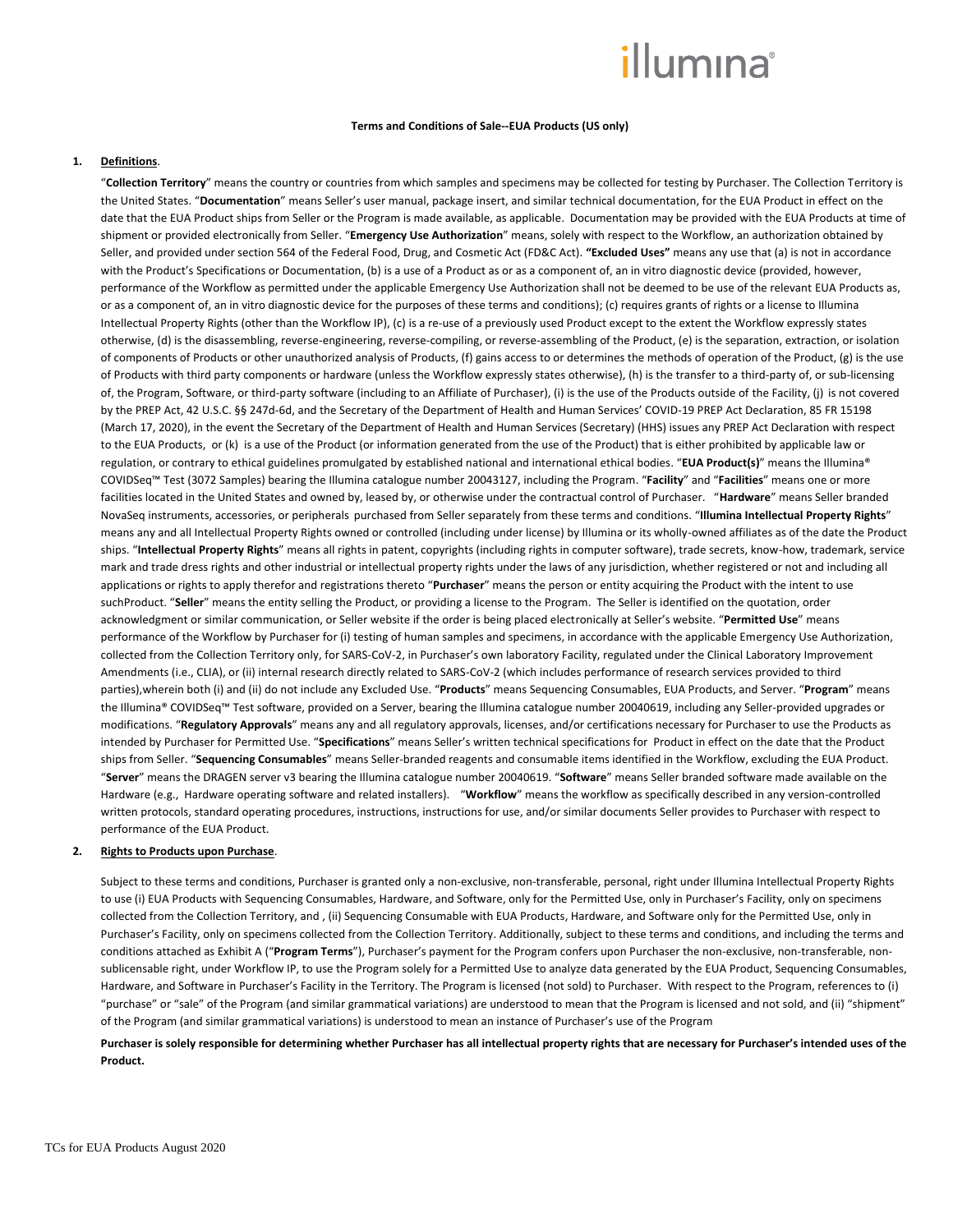# **3. Product Restrictions**.

The conditions and restrictions found in these terms and conditions are bargained for conditions of sale and therefore control the sale of and use of the EUA Products by Purchaser.

**a. Unauthorized Uses of Products**. EUA Products and Sequencing Consumables have only been validated for use together in accordance with the Workflow, and with Hardware and Software. Accordingly, and subject to applicable laws and regulations, Purchaser agrees to use (i) EUA Products only with Sequencing Consumables, Hardware, and Software together in accordance with the Workflow, and not to, nor authorize any third party to, use the EUA Products as described in any Excluded Uses; (ii) Sequencing Consumables only with EUA Products, Hardware, and Software, together in accordance with the Workflow (iii) each unit of EUA Product (excluding the Program) and Sequencing Consumable only one time. Further, Purchaser agrees not to, nor authorize any third party to (i) disassemble, reverse engineer, reverse compile, or reverse assemble the Products, (ii) separate, extract, or isolate components of the Product or engage in other unauthorized analysis of the Products, and (iii) gain access to or determine the methods of operation of the Products.

# **4. Emergency Use Authorization**.

The Workflow and Products are provided for use under an Emergency Use Authorization only. Purchaser acknowledges that other than with respect to the Emergency Use Authorization applicable solely to the Workflow, no Products have been subjected to any conformity assessment or other regulatory review or certified, approved or cleared by any regulatory entity or conformity assessment body, whether foreign or domestic (including without limitation the United States Food and Drug Administration), or otherwise reviewed, cleared or approved under any law for any purpose, whether research, commercial, diagnostic or otherwise. Seller intends that its products be used only in a lawful and ethical manner. Purchaser agrees to comply with all applicable laws, regulations, and ethical guidelines promulgated by established national and international ethical bodies when using, maintaining, and disposing of the Products and the information generated from the use of the Products. Purchaser, and not Seller, is responsible for obtaining any and all Regulatory Approvals; provided however, Purchaser shall not be responsible for obtaining Emergency Use Authorization(s). Purchaser agrees to immediately disclose to Seller copies of all communications that it receives from or provides to a government body, agency, or other regulatory or accrediting body pertaining to the Products or Purchaser's use of the Products.

# **5. Limited Liability**.

**TO THE EXTENT PERMITTED BY LAW, IN NO EVENT SHALL SELLER OR ITS SUPPLIERS BE LIABLE TO PURCHASER OR ANY THIRD PARTY FOR COSTS OF PROCUREMENT OF SUBSTITUTE PRODUCTS OR SERVICES, LOST PROFITS, DATA OR BUSINESS, OR FOR ANY INDIRECT, SPECIAL, INCIDENTAL, EXEMPLARY, CONSEQUENTIAL, OR PUNITIVE DAMAGES OF ANY KIND ARISING OUT OF OR IN CONNECTION WITH, WITHOUT LIMITATION, THE SALE OF THE PRODUCTS, USE OF THE PRODUCTS, SELLER'S PERFORMANCE OF ANY OF THESE TERMS AND CONDITIONS, HOWEVER ARISING OR CAUSED AND ON ANY THEORY OF LIABILITY (WHETHER IN CONTRACT, TORT (INCLUDING NEGLIGENCE), STRICT LIABILITY OR OTHERWISE).**

**TO THE EXTENT PERMITTED BY LAW, SELLER SHALL NOT BE LIABLE FOR, AND PURCHASER SHALL ASSUME ALL RISKS AND LIABILITIES FOR, ANY CLAIMS OR LOSSES ARISING FROM ANY MISDIAGNOSIS OR PROGNOSIS, MISSED DIAGNOSIS OR PROGNOSIS, PERSONAL INJURY OR DEATH, OR OTHER MEDICAL TREATMENTS OR DECISIONS ASSOCIATED WITH THE USE OF THE PRODUCTS UNDER THESE TERMS AND CONDITIONS.**

**TO THE EXTENT PERMITTED BY LAW, SELLER'S TOTAL AND CUMULATIVE LIABILITY TO PURCHASER OR ANY THIRD PARTY ARISING OUT OF OR IN CONNECTION WITH THESE TERMS AND CONDITIONS, INCLUDING WITHOUT LIMITATION, THE PRODUCT (INCLUDING USE THEREOF) AND SELLER'S PERFORMANCE, WHETHER IN CONTRACT, TORT (INCLUDING NEGLIGENCE), STRICT LIABILITY OR OTHERWISE, SHALL IN NO EVENT EXCEED THE AMOUNT PAID TO SELLER FOR THE PARTICULAR PRODUCT CONTAINED IN THE PARTICULAR ORDER THAT DIRECTLY CAUSED THE LIABILITY.** 

## **6. Limitations on Warranties**.

**TO THE EXTENT PERMITTED BY LAW AND SUBJECT TO THE EXPRESS PRODUCT WARRANTY MADE IN THESE TERMS AND CONDITIONS SELLER MAKES NO (AND EXPRESSLY DISCLAIMS ALL) WARRANTIES, EXPRESS, IMPLIED OR STATUTORY, WITH RESPECT TO THE PRODUCTS, INCLUDING WITHOUT LIMITATION, ANY IMPLIED WARRANTY OF MERCHANTABILITY, FITNESS FOR A PARTICULAR PURPOSE, NONINFRINGEMENT, OR ARISING FROM COURSE OF PERFORMANCE, DEALING, USAGE OR TRADE. WITHOUT LIMITING THE GENERALITY OF THE FOREGOING, SELLER MAKES NO CLAIM, REPRESENTATION, OR WARRANTY OF ANY KIND AS TO THE UTILITY OF THE PRODUCT FOR PURCHASER'S INTENDED USES.**

# **7. Product Warranty**.

All warranties are personal to the Purchaser and may not be transferred or assigned to a third-party, including an affiliate of Purchaser. All warranties are facility specific and do not transfer if the Product is moved to another facility of Purchaser, unless Seller conducts such move. The warranties described in these terms and conditions exclude any stand-alone third party goods that may be acquired or used with the Products.

- **a. Warranty for Product**. Seller warrants that the Products, excluding the Program, will conform to its Specifications until the later of (i) 3 months from the date of shipment from Seller, or (ii) any expiration date or the end of the shelf-life pre-printed on such Products by Seller, but in either event, no later than 12 months from the date of shipment.
- **b. Warranty for Program**. The warranty for the Program is set forth in the Program Terms.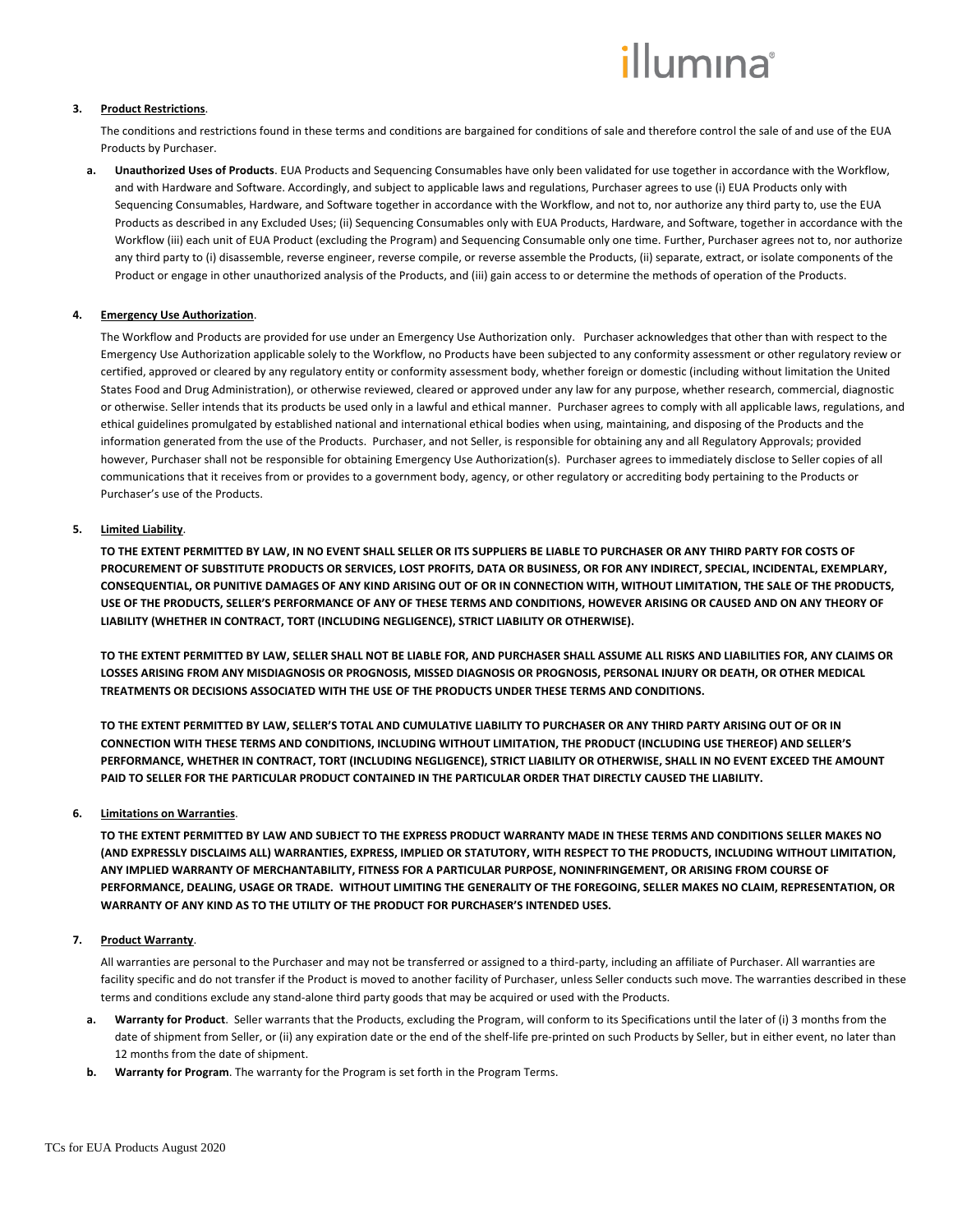- **c. Exclusions from Warranty Coverage**. The foregoing warranties do not apply to the extent a non-conformance is due to (i) abuse, misuse, neglect, negligence, accident, improper storage, or use contrary to the Documentation, Specifications, (ii) use that is an Excluded Use or otherwise not in accordance with these terms and conditions, including without limitation the Permitted Use, (iii) improper handling, installation, maintenance, or repair (other than if performed by Seller's personnel), (iv) unauthorized alterations, (v) Force Majeure events, or (vi) use with a third party's good (unless the Product's Documentation or Specifications expressly state such third party's good is for use with the Product).
- **d. Procedure for Warranty Coverage**. In order to be eligible for repair or replacement under this warranty Purchaser must (i) promptly contact Seller's support department to report the non-conformance, (ii) cooperate with Seller in confirming or diagnosing the non-conformance, and (iii) return the Product, transportation charges prepaid to Seller following Seller's instructions or, if agreed by Seller and Purchaser, grant Seller's authorized repair personnel access to the Product in order to confirm the non-conformance and make repairs.
- **e. Sole Remedy under Warranty**. Seller will, at its option, repair or replace non-conforming Product that is covered by this warranty, provided that Seller can reasonably identify and confirm such nonconformance. The warranty period for repaired or replaced Products is 90 days from the date of shipment, or the remaining period on the original warranty, whichever is later. The preceding states Purchaser's sole remedy and Seller's sole obligations under the warranty provided.

## <span id="page-2-0"></span>**8. Indemnification**.

- **a. Indemnification by Seller**. Subject to these terms and conditions, including without limitation, the Exclusions to Seller's Indemnification Obligations (Section [8](#page-2-0)[\(a\)](#page-2-1) below), the Conditions to Indemnification Obligations (Sectio[n 8\(](#page-2-0)[c\)](#page-2-2) below), Seller shall (i) defend, indemnify and hold harmless Purchaser against any third-party claim or action alleging that the Product, when used for a Permitted Use strictly in accordance with these terms and conditions, Documentation, and each step of the Workflow, infringes the valid and enforceable intellectual property rights of a third party, and (ii) pay all settlements entered into, and all final judgments and costs (including reasonable attorneys' fees) awarded against Purchaser in connection with such claim. If the Product or any part thereof, becomes, or in Seller's opinion may become, the subject of an infringement claim, Seller shall have the right, at its option, to (A) procure for Purchaser the right to continue using the Product, (B) modify or replace the Product with a substantially equivalent non-infringing substitute, or (C) require the return of the Product and terminate the rights, license, and any other permissions provided to Purchaser with respect the Product and refund to Purchaser the depreciated value (as shown in Purchaser's official records) of the returned Product at the time of such return; provided that, no refund will be given for used-up or expired Products. This Section states the entire liability of Seller for any infringement of third party intellectual property rights, as well as Seller's entire obligation under these terms and conditions to indemnify, defend and hold harmless Purchaser and its officers, directors, representatives, and employees.
- <span id="page-2-1"></span>**b. Exclusions to Seller Indemnification Obligations**. For the avoidance of doubt, Seller has no obligation to defend, indemnify or hold harmless Purchaser for any claim to the extent such claim or action arises from: (i) use of the Product for any Excluded Use, (ii) use of the Product in any manner not in accordance with its Specifications, its Documentation, or the rights expressly granted to Purchaser and restrictions imposed on Purchaser under these terms and conditions, including without limitation, any use of the Product for any purpose other than the Permitted Use, (iii) use of the Product in combination with any third party products, materials, or services (unless the Product's Documentation or Specifications expressly state that such third party's good is for use with the Product), (iv) use of the Product to perform any assay or other process not supplied by Seller, (iv) Seller's compliance with specifications or instructions for such Product furnished by, or on behalf of, Purchaser, (v) Purchaser's breach of any of these terms and conditions, or (vi) use of stand-alone third party goods that may be acquired or used with the Products (each of (i) – (vi), is referred to as an "**Excluded Claim**"). Notwithstanding anything in these terms and conditions to the contrary, in the event the Secretary of the Department of Health and Human Services (Secretary) (HHS) issues any PREP Act Declaration with respect to the EUA Products, Seller shall have no obligation to indemnify, defend or hold harmless Purchaser or its officers, directors, representatives and employees for any claim or action that is subject to the PREP Act, 42 U.S.C. §§ 247d-6d.
- **c. Indemnification by Purchaser**. Purchaser shall defend, indemnify and hold harmless Seller, its affiliates, their non-affiliate collaborators and development partners that contributed to the development of the Product, and their respective officers, directors, representatives and employees against any claims, liabilities, damages, fines, penalties, causes of action, and losses of any and every kind (including reasonable attorneys' fees), including without limitation, infringement of a third party's intellectual property rights, resulting from, relating to, or arising out of any Excluded Claim, personal injury or death claims, and Purchaser's marketing, sale, and/or provision of services using the Products, including without limitation, actions (or inactions) taken by individuals who receive (directly or indirectly) results from Purchaser's use of Products, or harm from misdiagnosis, missed diagnoses and actions or inactions taken as a result of information provided (directly or indirectly) by Purchaser to patients, physicians, or other entities.
- <span id="page-2-2"></span>**d. Conditions to Indemnification Obligations**. The parties' indemnification obligations are conditioned upon the party seeking indemnification (i) promptly notifying the other party in writing of such claim or action, (ii) giving the other party exclusive control and authority over the defense and settlement of such claim or action, (iii) not admitting infringement of any intellectual property right without prior written consent of the other party, (iv) not entering into any settlement or compromise of any such claim or action without the other party's prior written consent, (v) not making any admission as to liability or fault that would adversely affect the indemnified party, and (vi) providing reasonable assistance to the other party in the defense of the claim or action; provided that, the indemnifying party reimburses the indemnified party for its reasonable out-of-pocket expenses incurred in providing such assistance.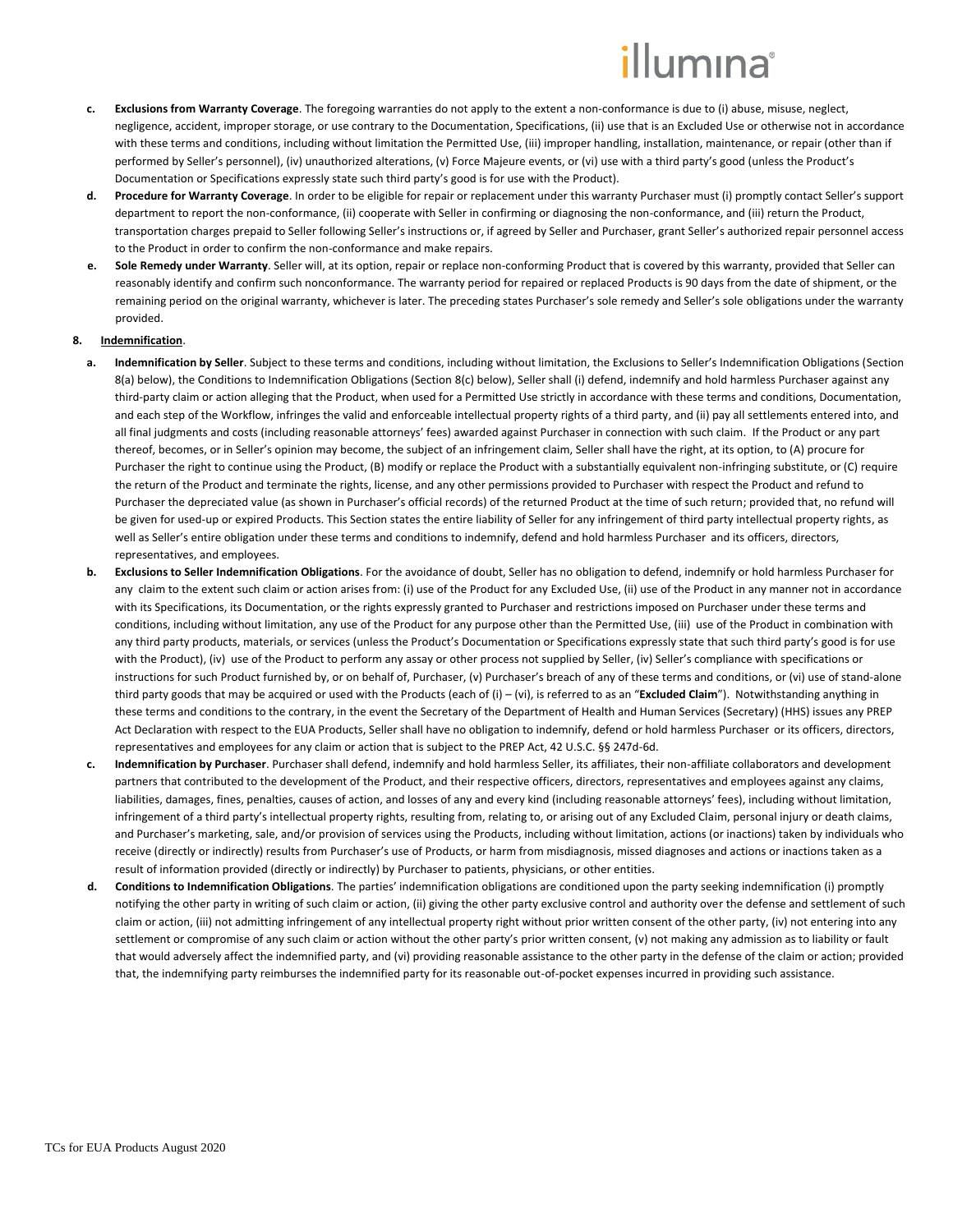**9. Payment Terms**.Seller will invoice upon shipment. Subject to Seller's credit review of Purchaser (following which Seller shall inform Purchaser of applicable payment terms), all payments are due within 30 days of the date of the invoice except that payments in Japan are due within 60 days of the date of the invoice. All amounts due shall be paid in the currency found on the invoice. If payment is made by wire or other electronic funds transfer, Purchaser is solely responsible for any bank or other fees charged, and will reimburse Seller for any such fees. If any payment is not made by the due date Seller may exercise all rights and remedies available by law. Purchaser shall pay for all costs (including reasonable attorneys' fees) incurred by Seller in connection with the collection of late payments. Each purchase order is a separate, independent transaction, and Purchaser has no right of set-off against other purchase orders or other transactions with Seller. Seller will determine payment terms on a per-order basis and may modify credit terms in its discretion. Any amounts not paid when due will accrue interest at the rate of 1.5% per month, or the maximum amount allowed by law, if lower.

## **10. Shipping Terms; Title and Risk of Loss**.

Unless otherwise set forth in writing by Seller or otherwise agreed between the parties, all shipments are made DAP (Incoterms 2010) at the address designated by Purchaser at the time of ordering and Purchaser is responsible for freight and insurance which will be added to the invoice and paid by Purchaser, except that all shipments to member countries of the E.U. are made DDP (Incoterms 2010) at the address designated by Purchaser at the time of ordering. In all cases, title (except for the Program and third-party software) and risk of loss transfers to Purchaser when Product is made available at such address.

#### **11. Taxes**.

Purchaser agrees that any applicable sales, use, excise, VAT (value added tax), GST (goods and services tax), withholding and other taxes will be calculated based on both the tax rates in effect on the date of shipment and the ship to address for the Product. Any amounts for tax listed on a quotation, if any, are for reference purposes only and are not binding on Seller. All prices and other amounts payable to Seller are exclusive of and are payable without deduction for any taxes, customs duties, tariffs or charges hereafter claimed or imposed by any governmental authority upon the sale of Product, all of which will be paid by Purchaser. In the event Seller is required by law or regulation to pay any such tax, duty or charge, such amount will be added to the purchase price or subsequently invoiced to the Purchaser. For Purchasers in New Zealand, Seller and Purchaser agree that subsection 8(4) Goods and Services Tax Act 1985, as may be amended, does not apply to the Products.

#### **12. General**.

- **a. Applicability of Terms and Conditions**.These terms and conditions exclusively govern the ordering, purchase, supply, and use of Product, and override any conflicting, amending and/or additional terms contained in any purchase orders, invoices, or similar documents all of which are hereby rejected and are null and void. Seller's failure to object to any such terms shall not constitute a waiver by Seller, nor constitute acceptance by Seller of such terms and conditions. Third party products may be subject to additional terms and conditions.
- **b. Legal Compliance**. Nothing in these terms and conditions is intended, or should be interpreted, to prevent either party from complying with, or to require a party to violate, applicable laws. In the event that either party is notified by a regulatory agency or government body, including without limitation the FDA or any foreign equivalent, or has a reasonable basis to believe, that a party's performance under these terms and conditions is illegal or violates any law, then such party shall promptly inform the other party, and Seller has the right to cease supplying the affected Product immediately.
- **c. Order Changes/Cancellations**. Orders for Products or the Program may not be changed or cancelled once placed.
- **d. Governing Law**. These terms and conditions, their interpretation, and the performance of the parties shall be governed by the laws of (i) the State of California, U.S.A., if Purchaser is the United States; (ii) the laws of the country where the Seller entity is located, if Purchaser is not located in the United States. Seller and Purchaser agree that the United Nations Convention on Contracts for the International Sale of Goods shall not apply to these terms and conditions, including any terms in the Documentation.
- **e. Arbitration**. In Seller's sole discretion, any dispute, claim or controversy arising out of or relating to these terms and conditions, shall be determined by confidential binding arbitration conducted in the English language, under generally accepted arbitration rules and procedures in a venue to be determined by Seller. In all cases of arbitration each party shall bear its own costs and expenses and an equal share of the arbitrator's and administrator's fees of arbitration; neither party nor an arbitrator may disclose the existence, content, or results of any arbitration without the prior written consent of both parties, unless required by law; the decision of the arbitrator shall be final and binding on the parties, provided that, the arbitrator shall not have the authority to alter any explicit provision of these terms and conditions; judgment on the award may be entered in any court having jurisdiction. This clause shall not preclude the parties from seeking provisional remedies in aid of arbitration from a court of appropriate jurisdiction.
- **f. Representations and Warranties**. Purchaser is not an authorized dealer, representative, reseller, or distributor of any of Seller's, or its affiliates', products or services. Purchaser represents and warrants that it (i) is not purchasing the Product on behalf of a third party, (ii) is not purchasing the Product in order to resell or distribute the Product to a third party, (iii) is not purchasing the Product in order to export the Product from the country in which Seller shipped the Product pursuant to the ship-to address designated by Purchaser at the time of ordering ("**Ship-to Country**"), and (iv) will not export the Product out of the Ship-To Country.
- **g. Remedies for Breach**. In addition to any remedies specified elsewhere under these terms and conditions, and any remedies available to Seller under law or in equity, in the event Purchaser breaches these terms and conditions, Seller may do any, all, or any combination of the following: (i) cease performance, including without limitation, cease further shipments of Product, (ii) terminate the rights granted to Purchaser pursuant to Section 2 (Rights to Product Upon Purchase), (iii) terminate any service contracts then in effect for affected Product, (iv) terminate any remaining product warranty for the affected Product, and (v) require Purchaser to immediately pay any unpaid invoice.
- **h. Service Contracts**. If a Seller extended service contract for Hardware is being provided then Seller's standard terms and conditions for such service contract shall exclusively govern such extended service contract.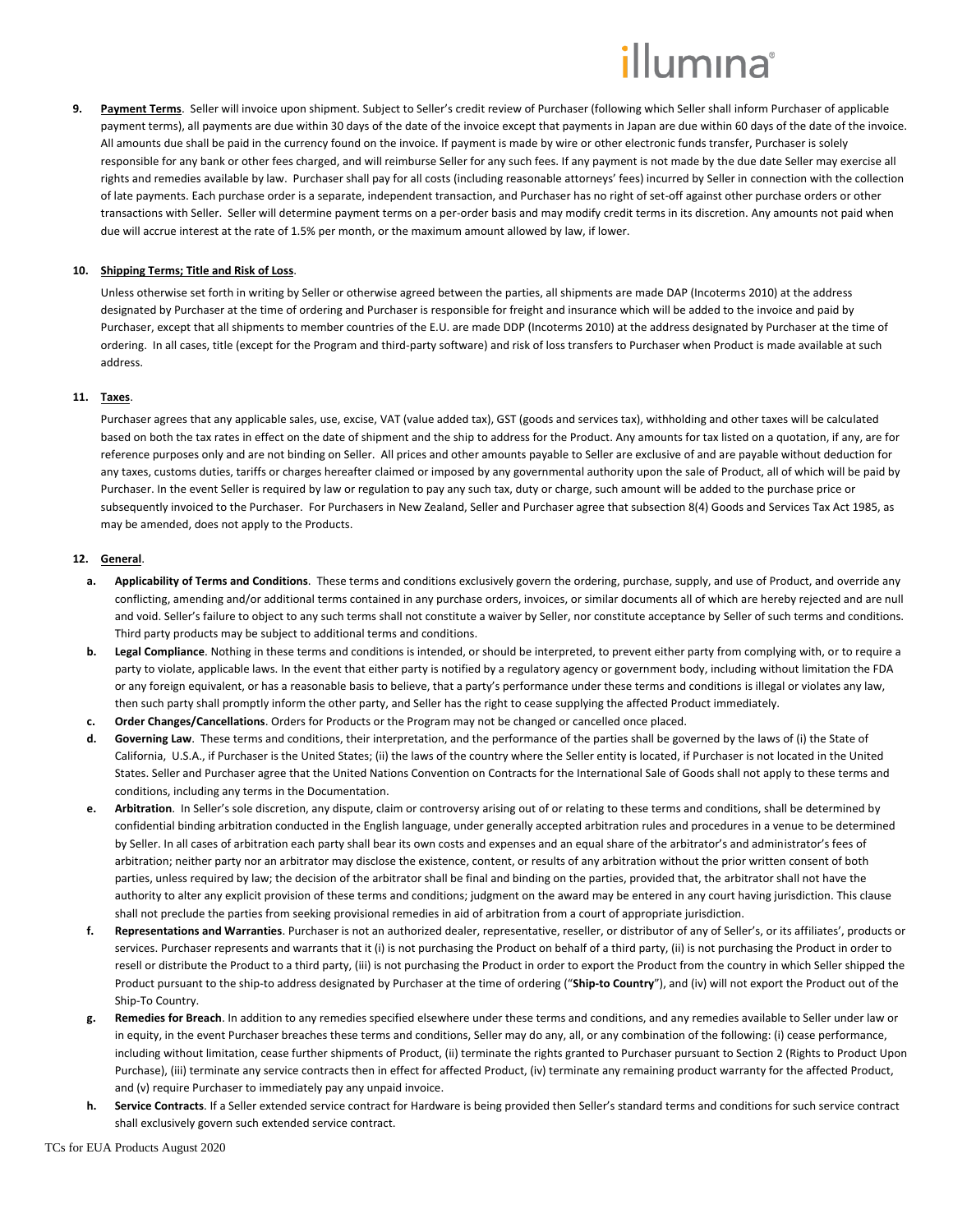- **i. Future Products**. Any future products and/or services ("**Unreleased Products**") are subject to new part numbers, pricing, and specifications and the acquisition of Product hereunder is not in reliance on the availability of any Unreleased Products.
- **j. Seller Affiliates**. Any actions or rights that may be performed or exercised by Seller hereunder may be performed or exercised by Seller itself or by any of its affiliates. By way of non-limiting example, Seller's affiliates may carry out shipment, servicing, invoicing and receipt of payment.
- **k. Force Majeure**. Seller is not responsible for any failure to perform or delay attributable in whole or in part to any cause beyond its reasonable control, including but not limited to acts of God, disease outbreak, pandemic (including, without limitation, the COVID-19 pandemic), fire, flood, tornado, earthquake, hurricane, lightning, government actions or controls in connection with a national or other public emergency, actual or threatened acts of war, terrorism, civil disturbance or insurrection, sabotage, labor shortages or disputes, failure or delay in delivery by Seller's suppliers or subcontractors, transportation difficulties, shortage of energy, raw materials or equipment, or Purchaser's fault or negligence. In the event of any such delay the delivery date shall be deferred for a period equal to the time lost by reason of the delay.
- **l. Notices**. Any notice required or permitted shall be in writing and shall be deemed received when (i) delivered personally; (ii) 5 days after having been sent by registered or certified mail, return receipt requested, postage prepaid (or 10 days for international mail); or (iii) 1 day after deposit with a commercial express courier that provides written verification of receipt.
- **m. Seller Information**. Seller may maintain and use a database of orders and account information pertaining to Purchaser for purposes of order processing, maintaining records, assisting with future orders of Purchaser, and compliance with applicable laws and regulations. Purchaser may not disclose any financial terms of this transaction to any third party without the prior written consent of the Seller, except as (and only to the extent) required by securities or other applicable law. Purchaser grants to Seller a non-exclusive, fully paid-up, royalty-free, worldwide, irrevocable, perpetual right and license, with the right to sublicense, to use and commercialize in any manner suggestions, ideas or comments provided by Purchaser to Seller related to the Products.
- **n. Export Compliance**. The Products, any related technology, or information provided to Purchaser may be subject to restrictions and controls imposed by the United States Export Administration Act and the regulations thereunder (or the export regulations and laws of another country). Notwithstanding anything to the contrary in these terms and conditions, Purchaser agrees not to use the Products in, or export or re-export the Products, any related technology, or information provided to Purchaser into, any country or to any person or entity, or in any manner, in violation of such controls or any other laws, rules or regulations of any country, state or jurisdiction.
- **o. Healthcare Law Compliance**. Purchaser acknowledges and agrees that as a healthcare company, Seller, and Seller's affiliates, may be required by applicable law and regulation ("**Healthcare Laws**") to disclose the existence of these terms and conditions, the terms of these terms and conditions including financial terms, and the subject matter (e.g., the U.S. Sunshine Act, and state and foreign equivalents). Seller agrees it, and its affiliates, will disclose the least amount of information as possible in order to comply with such Healthcare Laws.
- **p. Publicity**. Purchaser agrees that it shall not issue any press release or make any public statement regarding acquisition of the Products, without prior written approval from Seller, which approval shall not be unreasonably withheld or delayed.
- **q. Miscellaneous**. Except as expressly stated in these terms and conditions, no right or license under any of Seller, or Seller's affiliates, intellectual property rights is or are granted expressly, by implication, or by estoppel. All references to days mean calendar days unless specifically stated otherwise. Seller may cease performance (including cancellation of any order outstanding) immediately without liability to Purchaser if Purchaser becomes the subject of a voluntary or involuntary petition in bankruptcy or any proceeding relating to insolvency, receivership, liquidation or composition for the benefit of creditors. These terms and conditions represent the entire agreement between the parties regarding the subject matter hereof and supersede all prior discussions, communications, agreements, and understandings of any kind between the parties. No amendment to these terms or waiver of any right, condition, or breach will be effective unless made in a writing signed by both parties. If any provision is held invalid or unenforceable, such provision shall be enforced to the maximum extent permissible so as to give effect to the intent of the parties, and the remaining terms will continue in full force and effect. The failure of either party to exercise any right granted herein or to require any performance of any term or the waiver by either party of any breach shall not prevent a subsequent exercise or enforcement of, or be deemed a waiver of any subsequent breach of, the same or any other term. Nothing herein shall constitute or create a joint venture, partnership, or any other similar arrangement between the parties. There are no third party beneficiaries to these terms and conditions.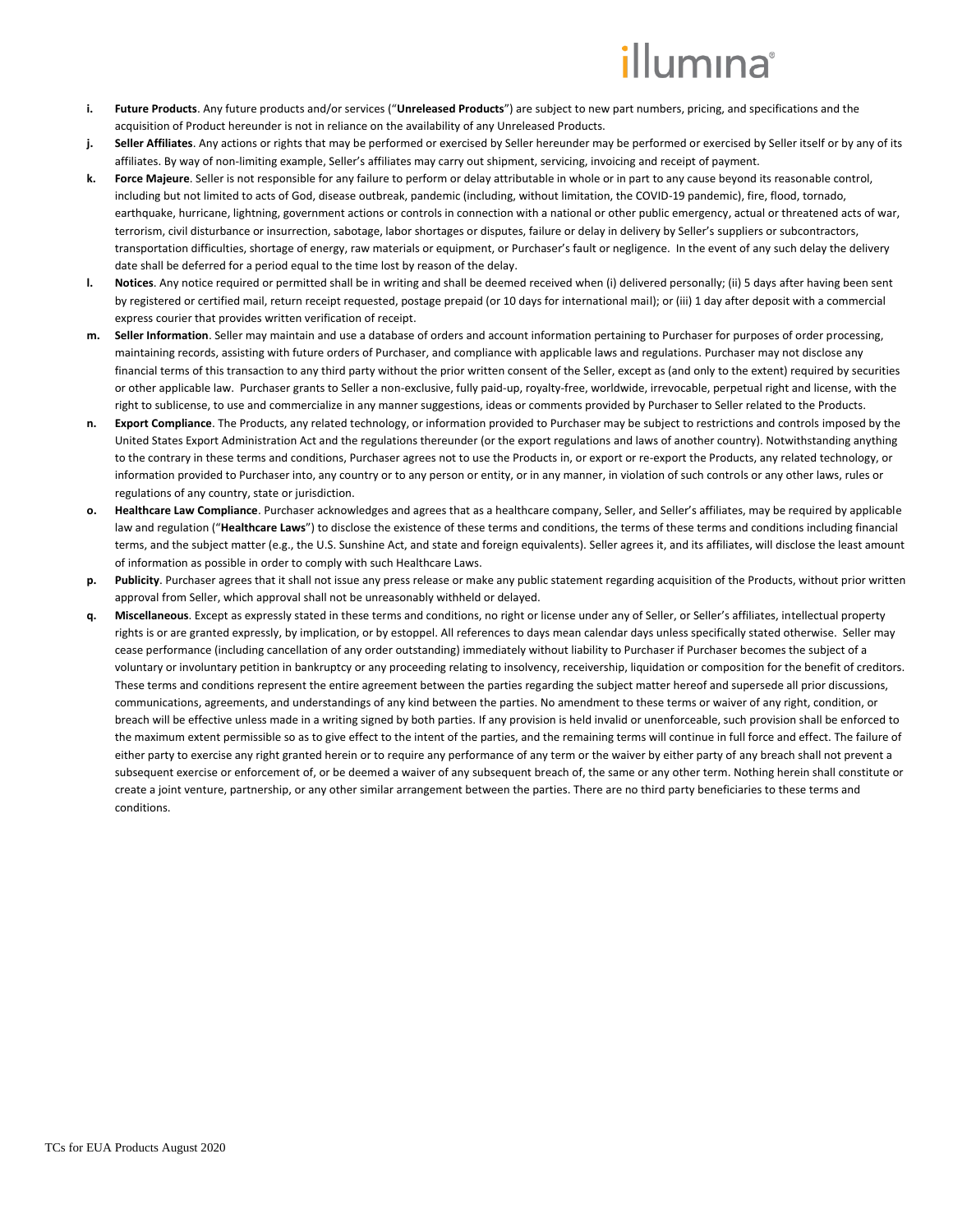# **EXHIBIT A**

#### Program End User License Agreement

## **DRAGEN TERMS OF SERVICE**

THE TERM "ILLUMINA SEQUENCING INSTRUMENT" MEANS ANILLUMINA INSTRUMENT THAT PERFORMS NUCLEIC ACID SEQUENCING. THE TERM "YOU" AND "YOUR" REFERS TO PURCHASER . "SERVICE" MEANS ALL DRAGEN-LABELLED COMPUTER PROGRAMS, SOFTWARE, FIRMWARE, AND ASSOCIATED MEDIA, PRINTED MATERIALS AND ONLINE AND ELECTRONIC DOCUMENTATION, INCLUDING ANY UPDATES OR UPGRADES THEREOF. ANY TERMS NOT DEFINED HEREIN SHALL HAVE THE MEANING SET FORTH IN THE TERMS AND CONDITIONS.

1. GRANT OF LICENSE. Subject to the terms and conditions in this Program End User License Agreement ("**Agreement**") and Your payment of all applicable fees, Illumina grants You a personal, revocable, non-exclusive, non-transferable, non-sublicensable, limited license to (i) access and use the Service as provided herein solely to upload, analyze, and create reports regarding sequencing data generated from Your Illumina Sequencing Instrument, or in the event the Service software is provided to You as a downloaded executable copy, to use such Service software in executable object code form only, solely at Your facility, to install and use the Service software on a single DRAGEN Bio-IT server accessible only by You (and not on any public network or server), where the DRAGEN Bio-IT server is owned, leased, or otherwise substantially controlled by You; and (ii) use the reports and analysis generated through the Service ("**Results**") solely for Permitted Use. For the avoidance of doubt, You have no rights to download or modify the Service or any information, component or data therein. You understand that Illumina may update the Service at any time but in doing so, incurs no obligation to furnish such updates to You pursuant to these terms. Notwithstanding anything to the contrary herein, all rights not specifically granted in the licenses set forth above shall be reserved and remain always with Illumina. You may not use the Service for any purpose except in accordance with analyzing data obtained from the COVIDSeq assay, using the COVIDSeq analysis package purchased or otherwise obtained by You, and not with any other hardware, software, or other packages or subscriptions for performing secondary analysis.

2. USE OF DATA/ FEEDBACK. You hereby grant to Illumina and its affiliates a non-exclusive, fully paid-up, royalty-free, worldwide, irrevocable, perpetual right and license, with the right to sublicense, to use the Data to (i) provide analysis and reporting to You through the Service; (ii) collect and retain non-personally identifiable data for purposes of Illumina's and third-party researchers' COVID-19 and other infectious disease research and other scientific research in accordance with applicable laws; and (iii) collect and retain non-personally identifiable statistical data for use by Illumina for its commercial purposes. "**Data**" includes all information, files, or data uploaded to, provided to, stored on, created within, created as a result of use of the Service, including without limitation, any genomic information generated by sequencing instruments and further analysis or processing conducted on such information. Notwithstanding anything in this Agreement to the contrary, You agree that Illumina may use the Data in connection with the Service, including without limitation, providing services through the Service as well as in the ways described in the Illumina Privacy Policy, available a[t https://www.illumina.com/company/legal/privacy.html.](https://www.illumina.com/company/legal/privacy.html) You hereby additionally grant to Illumina and its affiliates a non-exclusive, fully paid-up, royalty-free, worldwide, irrevocable, perpetual right and license, with the right to sublicense, to use in any manner suggestions, ideas, or comments provided by You related to the Service, or any part or use thereof.

3. OWNERSHIP. The Service is and shall remain proprietary material of Illumina and/or its suppliers. Illumina and/or its suppliers shall retain ownership of all patents, copyrights, trademarks, trade names, trade secrets, and other intellectual property rights in the Service and any components thereof, as well as to the format and schema of the reports generated by the Service. Except for the limited right of access as provided in Section 1, You shall have no right, title, or interest in or to the Service. The access to the Service is licensed, not sold, to You for use only under this Agreement.

4. RESTRICTIONS. The right to access herein specifically excludes any sublicense or resale rights to the Service or to its content, including, but not limited to, any Results; any derivative use of the Service or its contents; or any use of data mining, robots, or similar data gathering and extraction tools with the Service. Except as expressly permitted in Section 1, You may not use or access the Service, nor permit any other party to use or access the Service. You may not reproduce, make, have made, sell, offer for sale, import, modify, publish, transmit, distribute, publicly perform or display, disclose to any third party, assign, pledge, sublicense, lease, loan, rent, timeshare, or otherwise transfer rights to access the Services, nor permit any other party to do any of the foregoing. You may not derive or attempt to derive the source code of the Service by any means, nor permit any other party to derive or attempt to derive such source code. You may not reverse engineer, decompile, disassemble, or translate the Service or any part thereof. You may not use the Service (or information generated from the use of the Service) that is either prohibited by applicable law or regulation, or contrary to ethical guidelines promulgated by established national and international ethics bodies.

5. EMERGENCY USE AUTHORIZATION USE ONLY. The Service is authorized for use under an Emergency Use Authorization from the Food and Drug Administration for the duration of the declaration that circumstances exist justifying the authorization of emergency use of in vitro diagnostics for detection and/or diagnosis of COVID-19. You acknowledge that (i) the Service has not been approved, cleared, or licensed by the United States Food and Drug Administration or any other regulatory entity whether foreign or domestic for any specific intended use except for the applicable emergency use authorization, whether research, commercial, diagnostic, or otherwise, and (ii) you must ensure you have any regulatory approvals that are necessary for your intended uses of the Service. Illumina intends that its products be used only in a lawful and ethical manner. You agree to comply with all applicable laws, regulations, and ethical guidelines promulgated by established national and international ethical bodies when using and maintaining the Service and the information generated from the use of the Service.

6. DEIDENTIFIED INFORMATION ONLY; NOT FOR PATIENT CARE. When uploading, transmitting, or modifying Data that contains information of a person, including without limitation, Data consisting of genomic information (whether whole genome sequences or portions), You agree that You will not, in connection with or through the Service, provide any personally identifying information or personal information or personal data as defined by applicable law (e.g, HIPAA, EU Data Protection Directive (officially known as Directive 96/46/EC on the protection of individuals with regard to the processing of personal data and on the free movement of such data), Personal Data Protection Act 2012 (No. 26 of 2012)). For example, You will not provide the name, date of birth, date of treatment, address, social security, government issued identification number, or any other information that could directly or indirectly identify the individual from whom any genomic or other information was derived. You acknowledge and agree that the Service is not intended by Illumina, and has not been designed by Illumina, to be used for patient care purposes, including without limitation, use in diagnosing or treating patients. You assume the sole risk and liability for using the Service for any purpose other than Your Research Use. You represent and warrant that (i) you have all rights, authorizations, and consents necessary and sufficient to provide the Data and grant the rights and licenses to Illumina to use and sub-license the Data for the purposes described in these terms and conditions, and (ii) your provision of Data through the Services for such purposes complies with all applicable laws, rules, and regulations, industry standards, and any informed consent documentation presented to individuals. To the maximum extent permitted by law, You agree to defend,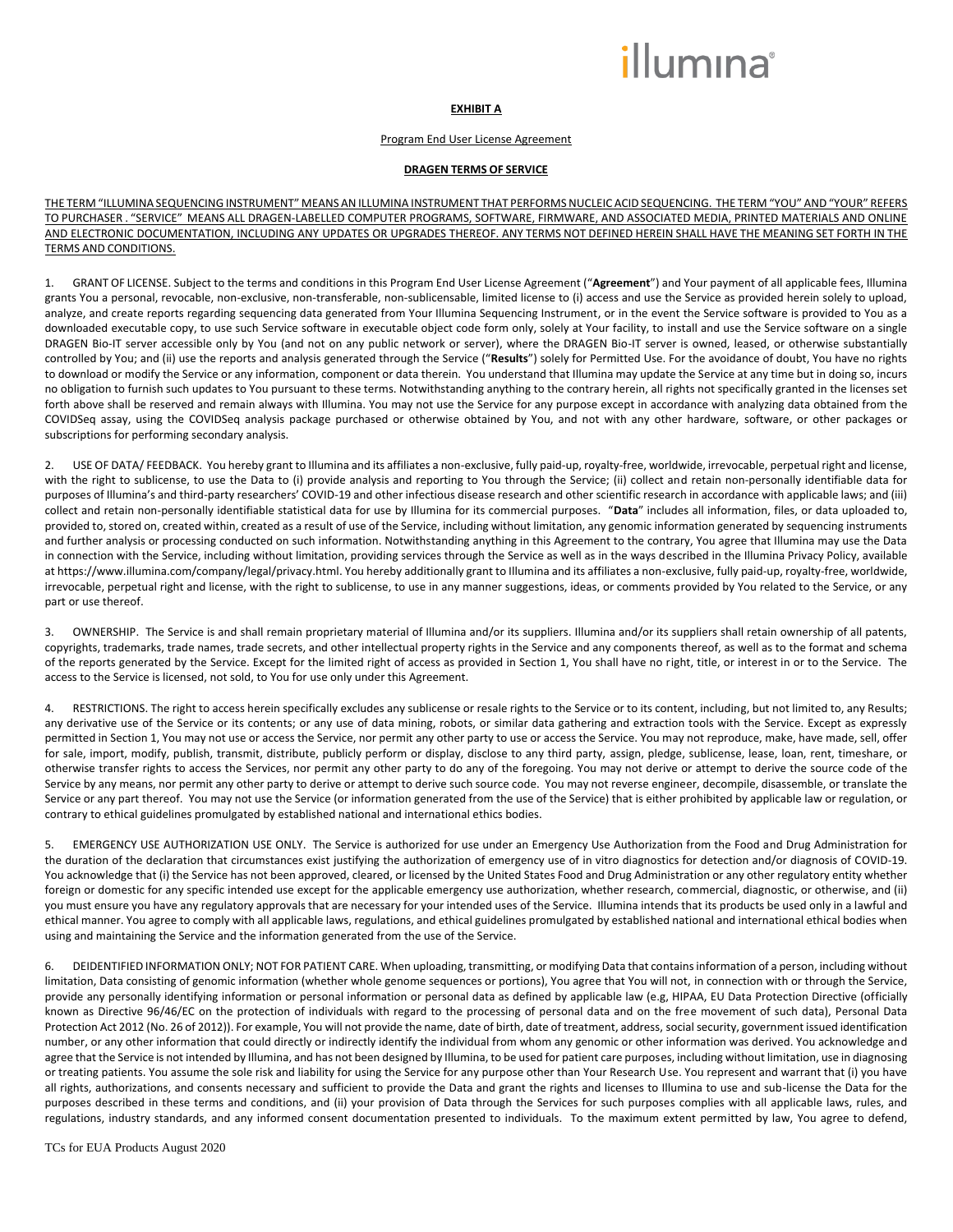indemnify and hold harmless Illumina, its affiliates, and their respective directors, officers, employees, and agents from and against any and all claims, actions, suits or proceedings brought by a third party, and pay all losses, liabilities, damages, costs and expenses (including reasonable attorneys' fees) arising out of or related to Your use of the Service for any purpose other than the conduct of research.

7. LIMITATIONS. You agree that You will use the Service solely with genomic data that is generated using an Illumina Sequencing Instrument.

8. ACCESS TO SERVICE. You are solely responsible for obtaining, installing and maintaining Your own internal equipment and communications services necessary to access and use the Service. You shall be solely responsible for any telephone charges, Internet access fees, and other such similar fees and expenses incurred by You through the access to and use of the Service. Illumina makes no guarantee that the Service will be available to You at any given time, and reserves the right to add to, modify, reduce the scope of features, and/or discontinue the Service at any time.

## 9. FEES AND PAYMENT; MONITORING

a. Any fees payable by You to Illumina for access to the Service will be payable within 30 days of invoice or receipt of a quotation from Illumina. If You do not pay all applicable fees within 30 days of invoice, your access to the Service may be suspended in Illumina's sole discretion. If You do not pay all applicable fees within 90 days of invoice, Your access to the Service may be terminated in Illumina's sole discretion. The total number of interpretations performed by the Service is determined by the level of access purchased or otherwise obtained by You. Additional services and functionality accessed by You through the Service, including without limitation additional storage and computation functionality, may be subject to additional fees, which fees shall be payable to Illumina in accordance with payment terms set forth by Illumina.

10. DATA INTEGRITY/LOSS. You are responsible for the integrity and availability, including preventing the loss of Data, including without limitation, investigating and implementing industry appropriate policies and procedures regarding the provision of access to Data, monitoring access and use of Data, conducting routine backups and archiving of Data, and ensuring the adequacy of anti-virus software. Accordingly, You agree that Illumina is not responsible for any inability to access, loss or corruption of Data as a result of Your use of the Service or the Illumina Sequencing Instrument, and Illumina has no liability to You in connection with such inability to access, loss, or corruption of Data. While Illumina uses industry standard security, no system can perfectly guard against risks of intentional or inadvertent disclosure of information. When using the Service, information will be transmitted over a medium that is beyond the control of Illumina. You expressly assume the sole risk of any unauthorized disclosure or intentional intrusion, or of any delay, failure, loss, interruption or corruption of Data or other information transmitted in connection with the use of the Service.

11. UNAUTHORIZED USE. You will take all reasonable precautions and security measures to prevent unauthorized use of the Service or Results, including the use of any encryption keys or encrypted storage, retrieval and transmission as may be available for use with the Service. Accordingly, You agree that Illumina is not responsible for any unauthorized use of the Service or Results and Illumina has no liability to You in connection with any such unauthorized use of the Service or Results. You shall immediately notify Illumina if You become aware of any breach of a security measure relative to the Service or Results, whether imposed by You or Illumina, or any unauthorized access to or use of the Service or Results. If Illumina is so informed or if Illumina otherwise reasonably believes that a breach of a security measure or unauthorized access or use has taken place, Illumina has the right, in its sole discretion, to restrict Your access to the Service until You can establish to Illumina's satisfaction that You have addressed the cause(s) of the security breach or the unauthorized access and use. Notwithstanding anything else to the contrary, Illumina has no duty to take any action upon Your notice under this Section or Illumina becoming aware of a breach of a security measure or unauthorized access or use, and You shall solely be responsible for any such breaches and unauthorized access and use regardless of any act or failure to act by Illumina. You agree to only use the Service in compliance with applicable laws and regulations. You agree that You are authorized to use and transmit Data on or through the Service, including that Your use and transmission of Data on or through the Service complies with all applicable laws and regulations, including without limitation, any data privacy laws and laws protecting intellectual property rights and that You have obtained all necessary permissions (including, without limitation, all consents from human subjects) to use and transmit the Data on or through the Service. You acknowledge that Illumina has no responsibility to monitor or screen the Data for compliance with any law or regulation or for any other purpose. You shall defend, indemnify and hold harmless Illumina, its affiliates, their non-affiliate collaborators and development partners and their respective officers, directors, representatives and employees against any claims, liabilities, damages, fines, penalties, causes of action, and losses of any and every kind, including without limitation, personal injury or death claims, and infringement of a third party's intellectual property rights, resulting from, relating to, or arising out of (i) Your breach of any of the terms and conditions of this Agreement, or (ii) any unauthorized use of the Service.

#### 12. TERM AND TERMINATION.

The license to the Service will commence up on the Service being made available to You and will continue for the period set forth in the quotation or invoice (the "**Term**"). You agree that if You do not purchase additional use of the Service following the expiration of the Term, Illumina may suspend or terminate the Service upon the expiration of the Term. The Term may be extended for additional periods upon written agreement of you and Illumina and payment of applicable fees.

b. Illumina may terminate the license to the Service (i) at any time upon written notice if You materially breach this Agreement and You fail to cure such material breach within thirty (30) days of Illumina's prior written notice to You detailing the material breach; or (ii) immediately if You becomes insolvent, ceases to do business as a going concern or if a petition has been filed by or against You under any bankruptcy, insolvency or similar law or You make an assignment for the benefit of creditor.

c. Illumina may suspend or terminate Your access to the Services if You materially breach this Agreement or if Your account is used for any malicious, illegal, or harmful purpose.

# 13. THIRD PARTY CONTENT; THIRD PARTY PROGRAMS

a. "Third Party Content" means any content within the Services that is either provided by third parties, or made available on third party websites and linked to or otherwise used in connection with the Services. You acknowledge that all of the intellectual property rights in the Third Party Content is owned by the third party who created and/or provided such Third Party Content. You are not authorized under Agreement to use that Third Party Content except as expressly permitted. Any rights you have in the Third Party Content of others must be agreed upon by You and the owner of such Third Party Content.

b. You represent and warrant that, except for Third Party Content that is in the public domain, You will not (i) use, reproduce, make, have made, sell, offer for sale, import, modify, publish, transmit, distribute, publicly perform or display, sell, disclose to any third party, or create derivative works based on the Third Party Content, or (ii) decompile or reverse engineer any Third Party Content, without the prior written consent of the owner of such Third Party Content and without correct and complete attribution to the owner and/or author of such Third Party Content or to any other sources of such Third Party Content as may be appropriate.